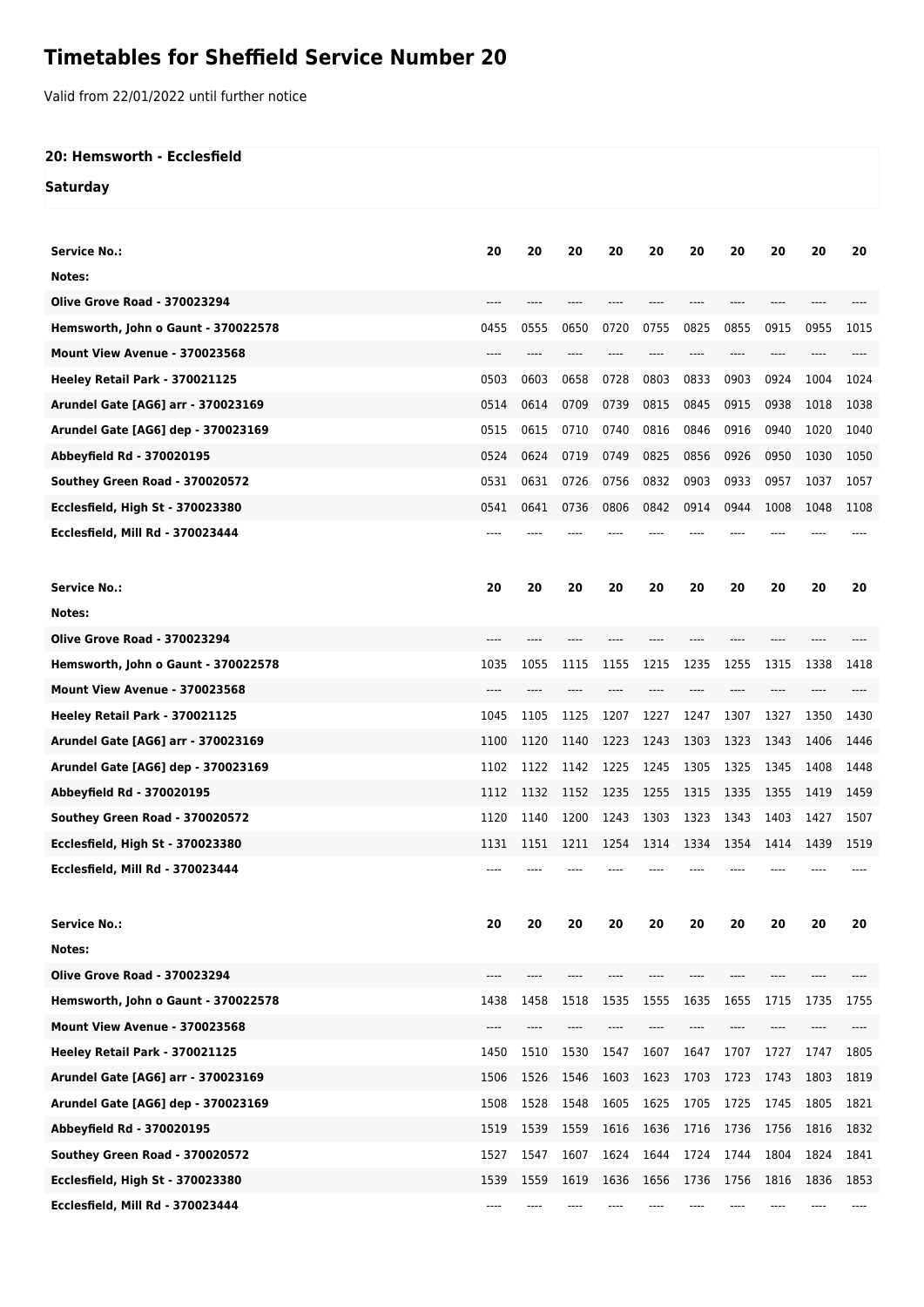| <b>Service No.:</b>                         | 20    | 20    |       |      | 20    |                               |              | 20       | 20   |       |  |
|---------------------------------------------|-------|-------|-------|------|-------|-------------------------------|--------------|----------|------|-------|--|
| Notes:                                      |       |       |       |      |       |                               |              |          |      |       |  |
| <b>Olive Grove Road - 370023294</b>         | $---$ | $---$ |       |      | ----  |                               |              | $---$    |      | ----  |  |
| Hemsworth, John o Gaunt - 370022578         | 1815  |       | 1845  | 1945 |       | 2045                          |              | 2145     |      | 2245  |  |
| Mount View Avenue - 370023568               | $---$ |       | ----  | ---- |       | $\hspace{1.5cm} \textbf{---}$ |              | $\cdots$ |      | $---$ |  |
| Heeley Retail Park - 370021125              | 1825  |       | 1855  | 1953 |       | 2053                          | 2153         |          | 2253 |       |  |
| Arundel Gate [AG6] arr - 370023169          | 1839  |       | 1909  |      | 2007  |                               | 2107<br>2207 |          | 2307 |       |  |
| Arundel Gate [AG6] dep - 370023169          | 1841  | 1911  |       | 2009 |       | 2109                          | 2209         |          | 2309 |       |  |
| Abbeyfield Rd - 370020195                   | 1852  | 1922  |       | 2017 |       | 2117                          |              | 2217     |      | 2317  |  |
| Southey Green Road - 370020572              | 1901  |       | 1931  | 2025 |       | 2125                          |              | 2225     |      | 2325  |  |
| <b>Ecclesfield, High St - 370023380</b>     | 1913  |       | 1943  | 2037 |       | 2137                          |              | 2237     | 2337 |       |  |
| Ecclesfield, Mill Rd - 370023444            | $---$ |       | $---$ |      | $---$ |                               | ----         |          |      | ----  |  |
|                                             |       |       |       |      |       |                               |              |          |      |       |  |
| 20: Ecclesfield - Hemsworth                 |       |       |       |      |       |                               |              |          |      |       |  |
|                                             |       |       |       |      |       |                               |              |          |      |       |  |
| Saturday                                    |       |       |       |      |       |                               |              |          |      |       |  |
|                                             |       |       |       |      |       |                               |              |          |      |       |  |
| <b>Service No.:</b>                         | 20    | 20    | 20    | 20   | 20    | 20                            | 20           | 20       | 20   | 20    |  |
| Notes:                                      |       |       |       |      |       |                               |              |          |      |       |  |
| Ecclesfield, Mill Rd - 370023444            | $---$ | $---$ | $---$ | ---- | $---$ | $---$                         | $---$        | $---$    | ---- |       |  |
| <b>Ecclesfield, High St - 370023380</b>     | 0500  | 0600  | 0655  | 0720 | 0750  | 0810                          | 0850         | 0910     | 0930 | 0950  |  |
| Southey Green, Southey Green Rd - 370020575 | 0510  | 0610  | 0705  | 0730 | 0800  | 0820                          | 0900         | 0920     | 0940 | 1001  |  |
| Abbeyfield Rd - 370020211                   | 0517  | 0617  | 0712  | 0737 | 0807  | 0827                          | 0907         | 0927     | 0947 | 1009  |  |
| 02 Academy [AG9] arr - 370022801            | 0526  | 0626  | 0721  | 0746 | 0816  | 0836                          | 0917         | 0937     | 0957 | 1019  |  |
| 02 Academy [AG9] dep - 370022801            | 0527  | 0627  | 0722  | 0747 | 0817  | 0837                          | 0918         | 0938     | 0958 | 1021  |  |
| Heeley, Ponsfords - 370023299               | 0537  | 0637  | 0732  | 0757 | 0828  | 0848                          | 0929         | 0949     | 1009 | 1033  |  |
| <b>Newfield School - 370027444</b>          |       |       |       |      |       | ----                          |              |          |      |       |  |
| Hemsworth, John o Gaunt - 370022578         | 0547  | 0647  | 0742  | 0807 | 0838  | 0858                          | 0940         | 1000     | 1020 | 1046  |  |
|                                             |       |       |       |      |       |                               |              |          |      |       |  |
|                                             |       |       |       |      |       |                               |              |          |      |       |  |

| <b>Service No.:</b>                         | 20   | 20   | 20   | 20   | 20   | 20             | 20   | 20   | 20   | 20   |
|---------------------------------------------|------|------|------|------|------|----------------|------|------|------|------|
| Notes:                                      |      |      |      |      |      |                |      |      |      |      |
| Ecclesfield, Mill Rd - 370023444            |      |      |      |      |      |                |      |      |      |      |
| <b>Ecclesfield, High St - 370023380</b>     | 1010 | 1050 | 1110 | 1132 | 1152 | 1212           | 1255 | 1315 | 1335 | 1355 |
| Southey Green, Southey Green Rd - 370020575 | 1021 | 1101 | 1121 | 1143 | 1203 | 1223           | 1306 | 1326 | 1346 | 1406 |
| Abbeyfield Rd - 370020211                   | 1029 | 1109 | 1129 | 1152 | 1212 | 1232           | 1315 | 1335 | 1355 | 1415 |
| 02 Academy [AG9] arr - 370022801            | 1039 | 1119 | 1139 | 1203 |      | 1224 1244 1327 |      | 1347 | 1407 | 1427 |
| 02 Academy [AG9] dep - 370022801            | 1041 | 1121 | 1141 | 1206 | 1227 | 1247           | 1330 | 1350 | 1410 | 1430 |
| Heeley, Ponsfords - 370023299               | 1053 | 1133 | 1153 | 1218 | 1240 | 1300           | 1343 | 1403 | 1423 | 1443 |
| <b>Newfield School - 370027444</b>          |      |      |      |      |      |                |      |      |      |      |
| Hemsworth, John o Gaunt - 370022578         | 1106 | 1146 | 1206 | 1231 | 1254 | 1314           | 1357 | 1417 | 1437 | 1457 |